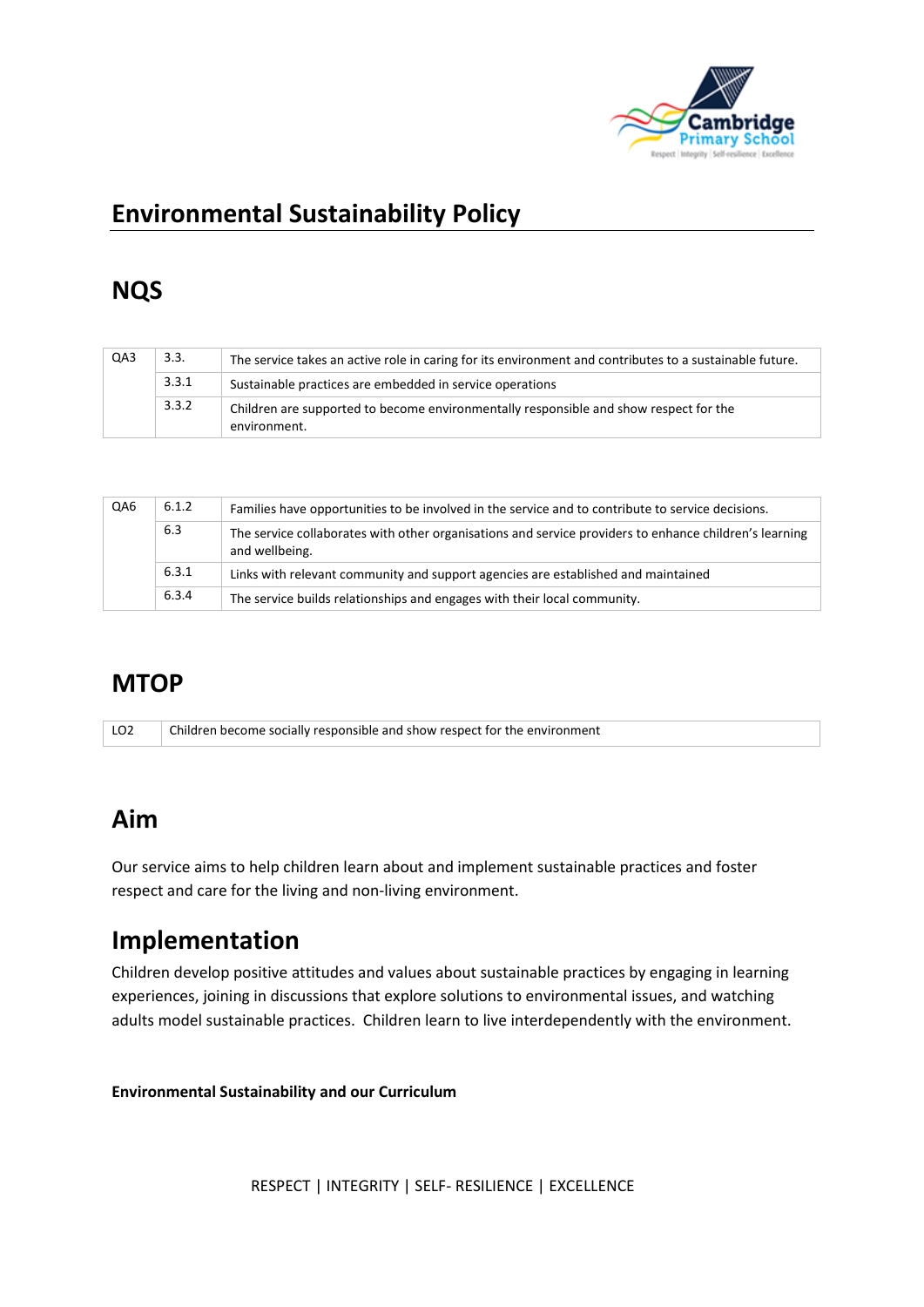

- Our educators will promote a holistic, open ended curriculum which explores ideas and practices for environmental sustainability and helps children understand the interdependence between people and the environment by:
	- o connecting children to nature through art and play and allowing children to experience the natural environment through natural materials like wood, stone, sand and recycled materials, plants including native vegetation, trickle streams or ponds, nesting boxes, a potting bench with gardening tools and watering cans
	- o Developing education programs for water conservation, energy efficiency and waste reduction.
	- o celebrating childrens' environmental knowledge and sustainable activities
	- $\circ$  involving children in nature walks, education about plants and gardening and growing plants and flowers from seed
	- o using resource kits and information on environmental issues from the Better Business Partnership or resources targeted at early childhood services such as "The Little Green Steps" Resource kits on Water, Waste and Wildlife
	- o enlisting the help of groups with expertise in environmental issues, for example bush care groups, wildlife rescue groups, Clean Up Australia, to deliver elements of our sustainability program
	- o Acknowledging and celebrating environmental awareness events like Clean Up Australia Day and Walk to School Day.

#### **The Role of Educators**

- Our educators will model sustainable practices by embedding sustainability into all aspects of the daily running of our service operations including:
	- o recycling materials for curriculum and learning activities
	- o minimising waste and effectively using service resources
	- o turning off equipment and lights when not in use
	- o using the least hazardous cleaning substance appropriate for the situation, for example, ordinary detergent for cleaning dirt from tables and other surfaces.

#### **Partnerships with Families and the Community**

• Our educators will facilitate collaborative partnerships with local community groups, government agencies and private companies to enhance and support childrens' learning about sustainable practices. We will share their brochures and fact sheets on sustainable practices like recycling, saving water and power and green cleaning with our children and their families. Families will be encouraged to participate in decision making and information sharing about